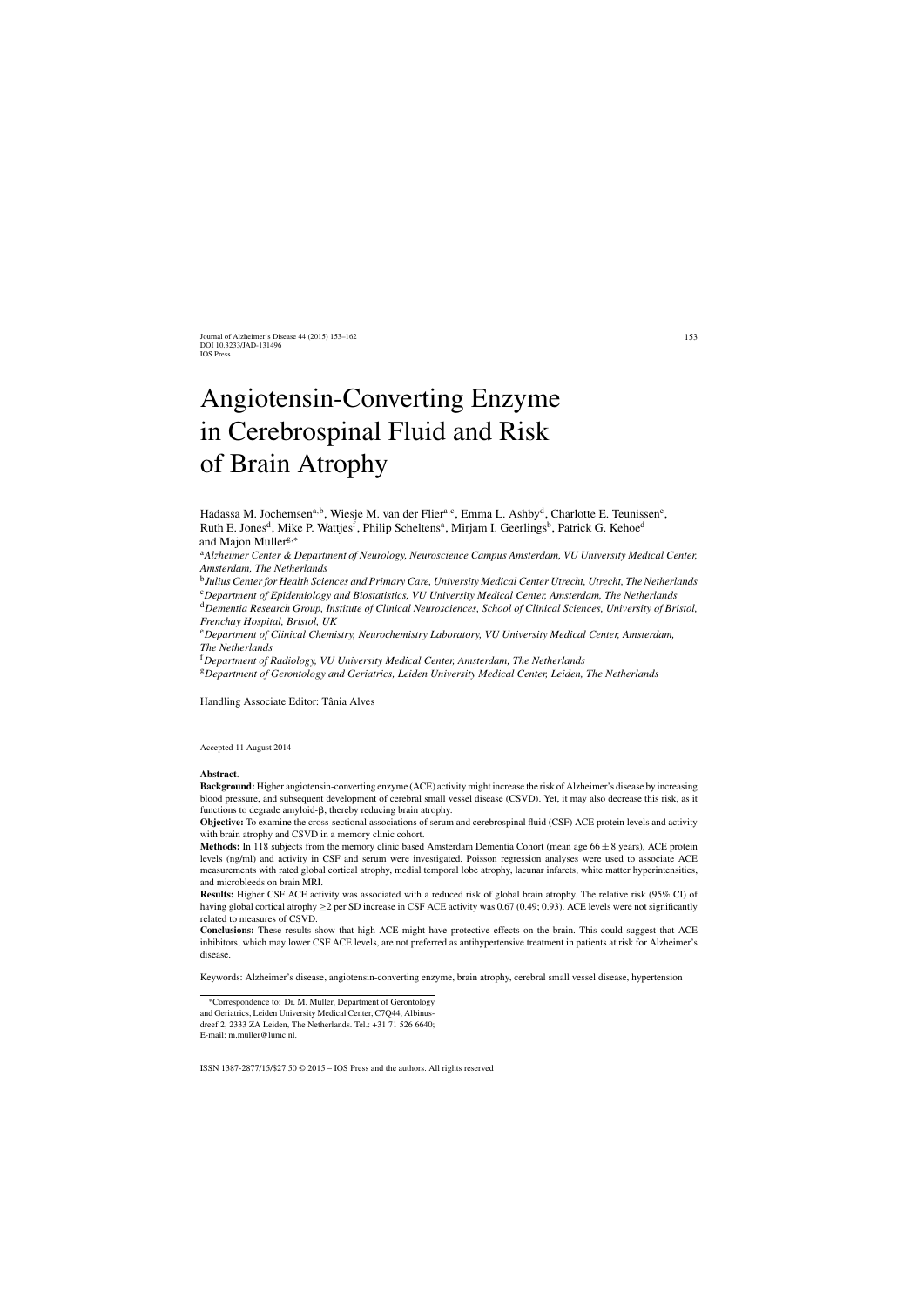# **INTRODUCTION**

Hypertension is increasingly seen as an important contributor to dementia, including Alzheimer's disease (AD) [1]. Angiotensin-converting enzyme (ACE) is a key enzyme in the renin-angiotensin system (RAS), which is one of the mechanisms that regulate blood pressure. Renin converts angiotensinogen in angiotensin (ANG), and ACE in turn converts ANGI in ANGII. ANGII is a potent vasoconstrictor mediating its action via two major receptors, namely, the ANGII type 1 receptor and the type 2 receptor. Therefore, ACE may have an important role in the relation between blood pressure and AD, as its main function is to maintain fluid homeostasis and regulate blood pressure (BP) [2]. Yet, two conflicting hypotheses on the relation between ACE and AD exist [3].

The amyloid hypothesis suggests that high ACEactivity *decreases* the risk of AD by reducing accumulation of amyloid- $\beta$  (A $\beta$ ). This is supported by numerous laboratory-based findings (*in vitro* and in animal models) [3]. In addition, some studies have shown that patients with genotypes or haplotypes containing the so-called I-allele of the ACE gene, associated with lower serum ACE levels, have an increased risk of the development of AD and brain atrophy [4–7].

By contrast, the vascular hypothesis suggests that high ACE-activity *increases*the risk of AD by increasing BP, subsequently leading to cerebral small-vessel disease (CSVD). The evidence supporting this hypothesis mainly comes from secondary outcomes of clinical trials showing that ACE-inhibitors reduced the risk of stroke, CSVD, cognitive decline, and dementia [8–10].

Most available evidence is based on indirect measures of ACE (such as ACE-inhibitors or ACEgenotype), rather than direct measures of the protein levels and enzyme activity of ACE in cerebrospinal fluid (CSF) or serum. Recently, we showed that higher serum ACE levels were associated with more cerebrovascular lesions, but with less brain atrophy in a population with manifest arterial disease [11, 12]. These results lend support for both the vascular and amyloid hypotheses of ACE in dementia. However serum ACE may only reflect the peripheral ACE activity, whereas CSF ACE may reflect locally regulated brain ACE activity [2, 13]. Therefore, the relationship between CSF ACE activity and structural and vascular brain measures is of particular interest, and for the first time studied in the current work.

The aim of the current study was to investigate the association of paired serum and CSF ACE protein levels and activity with brain atrophy and CSVD in a memory clinic cohort.

## **METHODS**

## *Study population*

Patients were included from the memory clinic based Amsterdam Dementia Cohort. They underwent a standard dementia screening including physical and neurological examination, as well as laboratory tests, electroencephalography, brain magnetic resonance imaging (MRI), and comprehensive neuropsychological testing. The diagnosis of probable AD was made according to the National Institute of Neurological Disorders and Stroke-Alzheimer's Disease and Related Disorders Association (NINCDS-ADRDA) criteria [14] by consensus of a multidisciplinary team, without knowledge of CSF results and *APOE* genotype. When the results of all examinations were normal, patients were considered to have subjective memory complaints (i.e., criteria for mild cognitive impairment not fulfilled). For the current study, patients using antihypertensive drugs were excluded, because some of these drugs strongly influence ACE levels [12]. Of the patients aged 50 to 80 years old with available CSF and MRI, we selected 40 persons with subjective memory complaints (control group), 40 persons with AD without vascular brain lesions on MRI (no infarcts or white matter hyperintensities (WMHs)); AD group) and 38 persons with AD and severe vascular brain lesions on MRI ( $\geq$ 2 lacunar infarcts or WMHs: Fazekas grade ≥2; mixed AD group). These extremes of pathology were chosen to have sufficient power to examine both the amyloid and vascular hypothesis. The institutional review board of the VUMC approved the study and all subjects gave written informed consent.

#### *Sampling of blood and CSF*

A blood sample was taken, and after half an hour of clotting the samples were spun at 1800 g for 10 min at 4◦C, next aliquoted into Sarstedt polypropylene cryovials and immediately stored at −80◦C until further analyses. CSF was obtained by lumbar puncture between the L3/L4 or L4/L5 intervertebral space, using a 25-gauge needle, and collected in 10 mL polypropylene tubes. Within 2 h, 2 ml of CSF samples was centrifuged at 1800 g for 10 min at 4◦C and stored at −20◦C for analysis of CSF biomarkers within two months (see below). The remainder of CSF was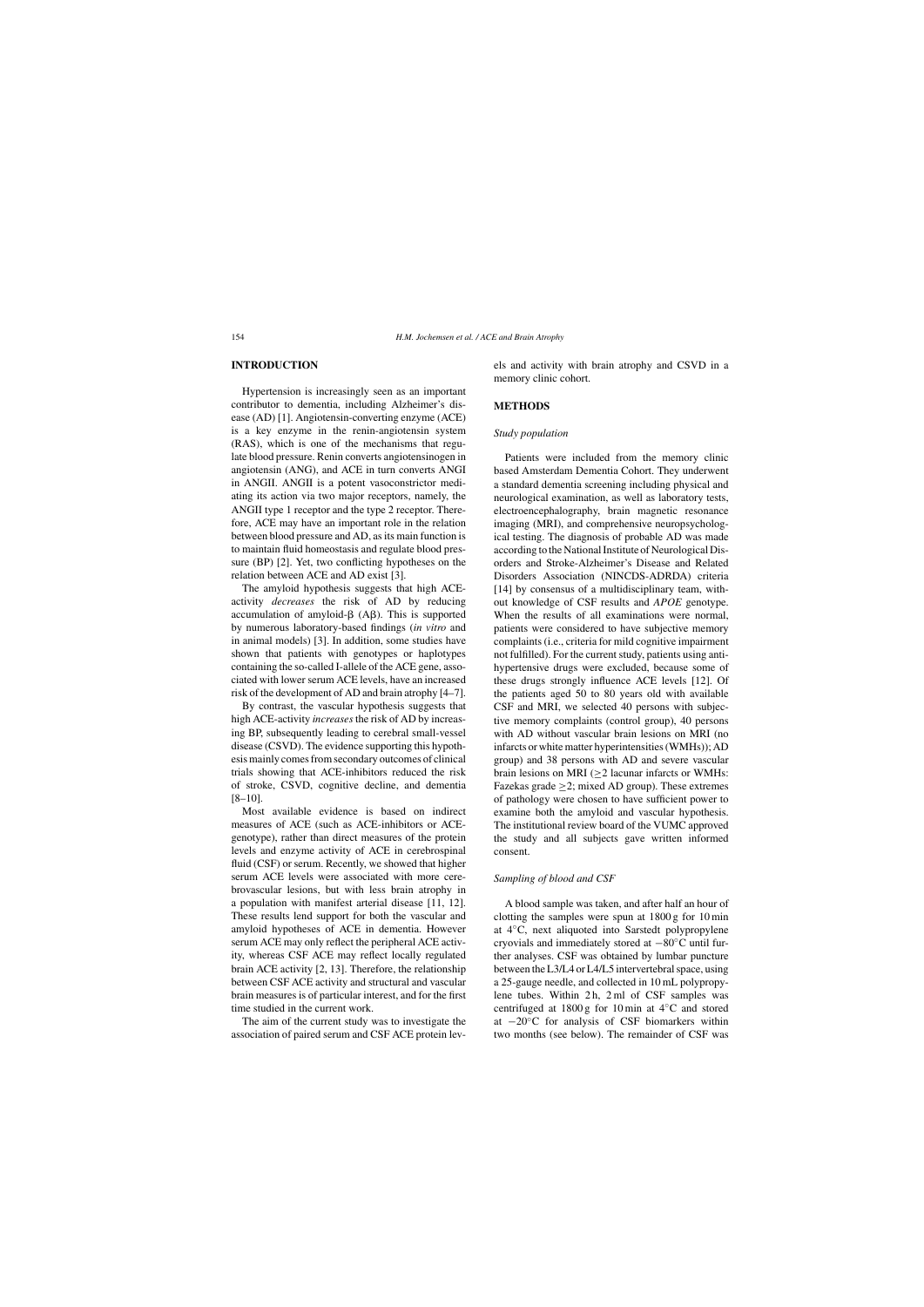aliquoted in polypropylene tubes of 0.5 or 1 mL, and stored at –80◦C until further analysis.

## *ACE protein assays*

A commercially available sandwich ELISA (R&D systems, Abingdon, UK) was used according to the manufacturer's guidelines to measure ACE concentration in CSF and serum, as previously described [13]. Absorbance was read at 450 nm on a FLUOstar OPTIMA plate reader (BMG Labtech, UK). The assays were repeated in duplicate and ACE concentrations were interpolated from the standard curves of known concentrations of recombinant human ACE (929-ZN) (R&D systems, Abingdon, UK). The inter-assay coefficient of variation (CV) (mean  $\pm$  SD) was  $8.7 \pm 8.9\%$ for CSF ACE and  $13.0 \pm 7.0\%$  for serum ACE. The intra-assay CV was  $7.9 \pm 6.5\%$  for CSF ACE and  $7.6 \pm 5.6\%$  for serum ACE.

## *ACE activity assays*

Monoclonal anti-human ACE antibody (MAB929), recombinant human ACE (929-ZN), and the internally quenched fluorogenic peptide substrate (Mca-RPPGFSAFK(Dnp)-OH)(ES005) were purchased from R&D systems (Abingdon, UK) and used to optimize a new immuno-capture based fluorogenic assay for measurement of ACE activity in CSF and serum (see also Supplementary Material) [15]. Fluorescence was measured by excitation at 320 nm and emission at 405 nm, in a FLUOstar OPTIMA plate reader. The mean fluorescence of the negative controls was subtracted from standard and sample readings, as was done for the fluorescence of the ACEspecific captopril-inhibited well. Captopril inhibited ACE-activity mediated fluorescence by more than 90%. Each sample was measured in duplicate and the mean fluorescence of ACE activity was calculated, based on the standard curve of recombinant ACE. The inter-assay CV (mean  $\pm$  SD) was  $8.5 \pm 8.4\%$  for CSF ACE and  $8.1 \pm 8.7\%$  for serum ACE. The intra-assay CV was  $8.7 \pm 5.9\%$  for CSF ACE and  $9.1 \pm 8.5\%$  for serum ACE.

## *MRI protocol and image analysis*

The majority of scans (20 in the control group, 22 in the AD group, and 18 in the mixed AD group) were performed on a 1.0-T whole-body MR system (Magnetom Impact; Siemens, Erlangen, Germany). Twenty-two scans (8 in the control group, 5 in the AD group, and 9 in the mixed AD group) were obtained on a 1.5-T whole-body MR system (Siemens Sonata Syngo  $[n=15]$ , Siemens Avanto  $[n=5]$ , or SignaHDxt  $[n=2]$ ). Thirty-six scans were made on an MR system operating at 3-T (SignaHDxt, General Electric, Milwaukee, WI, USA; 12 in the control group, 13 in the AD group, and 11 in the mixed AD group). The MRI protocol included 3 dimensional (D) T1-weighted (including multiplanar reconstructions (MPR) in the oblique coronal orientation perpendicular to the axis of this hippocampus), axial 2D T2-weighted, T2∗-weighted and fluid-attenuated inversion recovery (FLAIR) sequences [16]. We performed visual rating of medial temporal lobe atrophy (MTA) on oblique coronal MPR of the T1-weighted images according to the 5-point (0–4) Scheltens scale [17]. Global cortical atrophy (GCA) (range 0–3) [18] and WMH severity (Fazekas, range 0–3) [19] were rated visually on axial FLAIR images. The highest scores represent maximal pathology. Large-vessel infarcts were rated as present or absent, based on both fluid-attenuated inversion-recovery and T2-weighted sequences. Lacunar infarcts were defined as well-demarcated lesions from 3 to 15 mm, with a CSF-like signal on all sequences. Microbleeds were defined as rounded hypo intense homogeneous foci up to 10 mm in size in the brain parenchyma on T2∗-weighted images. Lesions in sulci possibly representing flow voids from pial vessels and symmetrical lesions in the basal ganglia, supposedly representing iron or calcium deposits, were not considered. Hypointense T2-signal intensities inside a lesion compatible with an infarct were not counted as microbleeds, but regarded to be probable hemorrhagic transformations. Cavernous angiomas were not taken into account. The rating was performed by three observers, blinded to the patients' clinical data. The observers were trained by an experienced neuroradiologist (>10 years) using our standard training set (19 brains) to meet consistency requirements according to our standard operating procedure. The interrater-weighted Cohen scores were 0.90 for microbleeds, 0.80 for MTA and WMH scores, and 0.60 for GCA (against internally established gold standard). Intrarater-weighted Cohen scores were 0.90 for microbleeds, 0.80 for MTA, and 0.70 for GCA and WMH.

# *Other patient variables*

DNA was isolated from 10 mL EDTA blood and *APOE*genotype was determined using the Light Cycler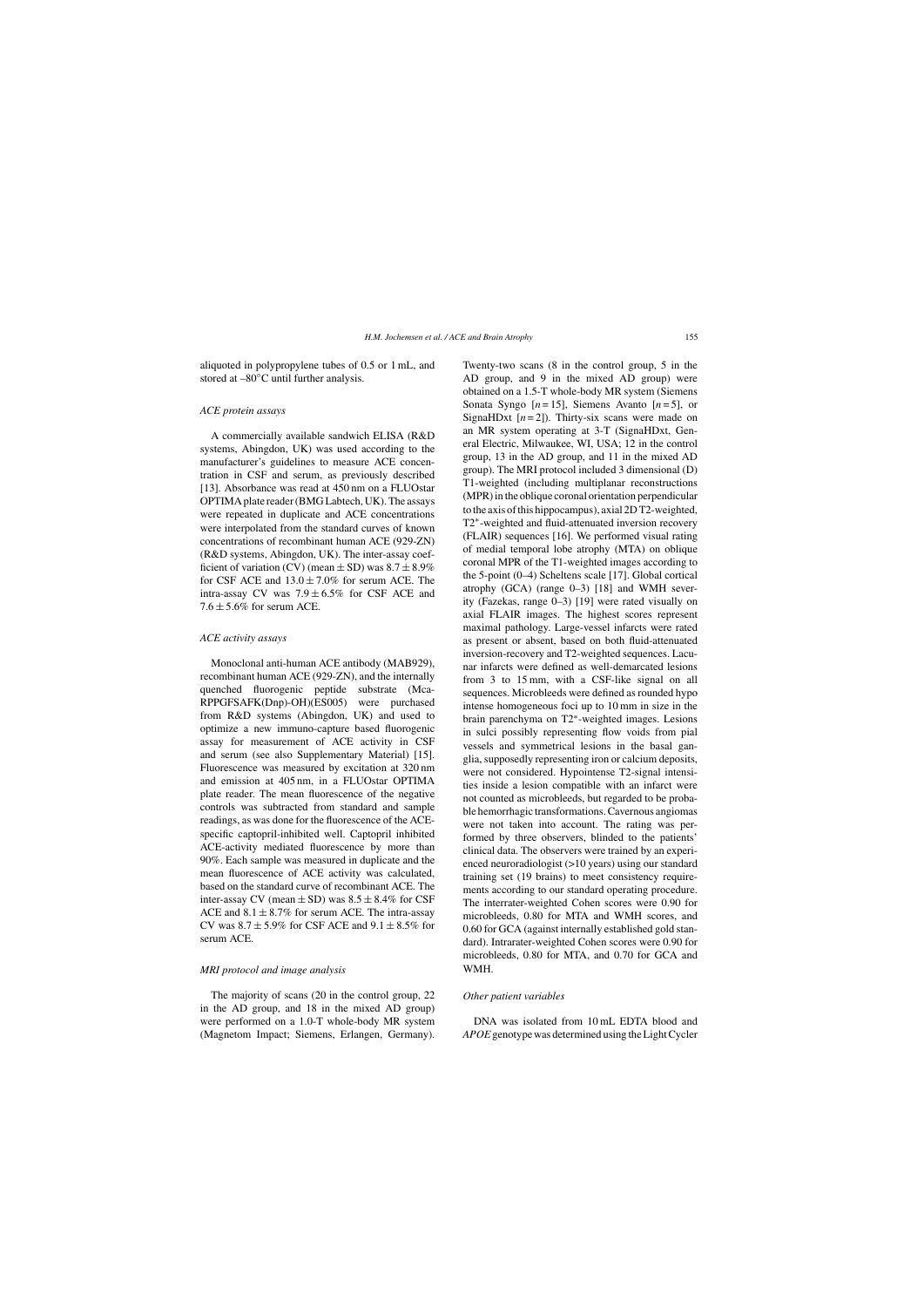*APOE* mutation detection method (Roche diagnostics GmbH, Mannheim, Germany). Diabetes mellitus and hypercholesterolemia were defined based on selfreported medical history and medication use. BP was measured manually in a standardized manner using a sphygmomanometer with the patient in sitting position after 5 min of rest. Hypertension was defined as systolic BP (SBP) >140 mmHg or diastolic BP (DBP) >90 mmHg and includes only untreated hypertension, since patients using antihypertensive treatment were excluded. The level of education was classified using the 7-point rating scale of Verhage ranging from 1 (low, elementary school not completed) to 7 (high, university).

## *Data analyses*

We used multiple imputation (10 datasets) to address missing values, and data were analyzed using SPSS version 20.0 (Chicago, IL, USA), by pooling the 10 imputed datasets [20].

First, patient characteristics were calculated for the total study population and the separate study groups (control group, AD group, and mixed AD group) and differences were evaluated by ANOVA for continuous variables, or Fisher's exact test for categorical variables. Second, Pearson's correlation coefficients between ACE protein and activity levels for each of CSF and serum in turn were examined.

Third, we used Poisson regression analyses with robust standard error to investigate the associations of CSF and serum ACE protein and activity levels (continuous) with CSVD (WMH (Fazekas  $\geq$ 2); presence of lacunar infarcts (yes versus no); or presence of microbleeds (yes versus no)), or with brain atrophy (GCA  $\geq$ 2; or MTA  $\geq$ 1.5). Relative risks (RR) rather than odds ratios were estimated, since the latter are likely to overestimate the RR in cohort studies, particularly for outcomes that are common [21]. Analyses were given unadjusted (Model 1), and adjusted for age, gender, and study groups (Model 2). Additional adjustments were made for number of medications (median split:  $\leq$ 1 and >1), for *APOE*- $\varepsilon$ 4 (carrier versus non-carrier) and cardiovascular risk factors (SBP, DBP, body mass index, smoking, history of hypercholesterolemia and diabetes mellitus) (Model 3). Finally, we adjusted for concomitant CSVD in the analyses with brain atrophy measures. Fourth, as we previously observed that a high BP together with high serum ACE levels had a significant additive effect on the risk of stroke [12], we examined whether presence of hypertension was an effect modifier in the association between ACE and

CSVD or brain atrophy by stratifying by hypertension status.

## **RESULTS**

In the total population, mean (SD) age was 66 (8) years and 52% were female. In addition, 52% of the population was heterozygous and 10% were homozygous APOE- $\varepsilon$ 4 carriers.

Table 1 shows that patients in the AD and mixed AD group were more often *APOE-* $\varepsilon$ 4 carrier and had more global cortical atrophy and MTA than patients in the control group. Further, patients in the mixed AD group were older, had higher SBP and DBP levels, and more MTA than patients in the AD and control group. Also, the mixed AD group had less  $APOE - \varepsilon 4$ carriers than patients in the AD group. CSF and serum ACE protein and activity levels were lower in patients with AD/mixed AD compared to the control group (Table 1).

There was moderate correlation  $(\rho)$  between CSF ACE protein and CSF ACE activity  $(\rho = 0.26, p$ value = 0.005), and serum ACE protein and serum ACE activity ( $\rho = 0.28$ , *p*-value = 0.002). CSF and serum ACE protein levels correlated strongly ( $\rho = 0.54$ , *p*value <0.001), but CSF and serum ACE activity levels were not correlated ( $\rho = 0.07$ , *p*-value = 0.494).

## *ACE measures and brain atrophy*

One SD increase in CSF ACE activity (59 RFU) was significantly associated with a 33% reduced risk of severe GCA (Table 2 and Fig. 1A). Additional adjustment for number of medications did not materially change the associations; RR (95% CI) was 0.72 (0.51; 1.00). Further, additional adjustments for  $APOE-<sub>e</sub>4$ and cardiovascular risk factors did not substantially change the association; RR (95% CI) was 0.63 (0.44; 0.88). Also, further adjustments for the presence of WMH, microbleeds, or brain infarcts did not change the result; RR (95% CI) was 0.62 (0.43; 0.88).

When we stratified the analyses by the presence or absence of hypertension, we found that the relation (RR (95% CI)) between CSF ACE activity and GCA was 0.52 (0.34; 0.79) in patients without hypertension (*n* = 63) versus 0.90 (0.57; 1.41) in patients with hypertension  $(n=55)$ .

CSF ACE activity was not significantly associated with MTA, nor were CSF ACE protein level, serum ACE protein level and activity with GCA or MTA (Tables 2 and 3). Yet, the effect estimates were in a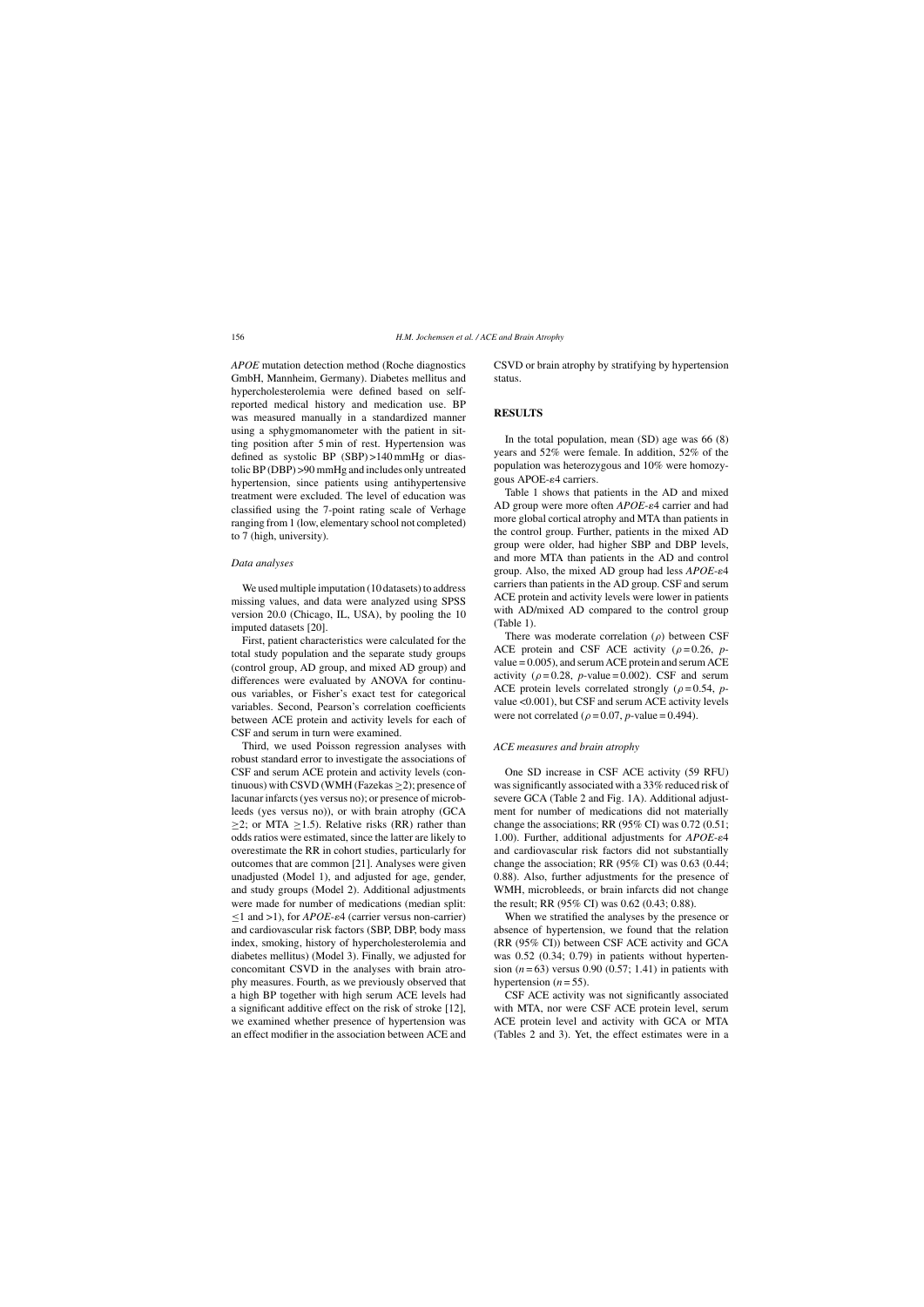| Baseline characteristics for the separate study groups and the total study population |                           |                      |                            |                                       |  |
|---------------------------------------------------------------------------------------|---------------------------|----------------------|----------------------------|---------------------------------------|--|
|                                                                                       | Control group<br>$(n=40)$ | AD group<br>$(n=40)$ | Mixed AD group<br>$(n=38)$ | Total study population<br>$(N = 118)$ |  |
| Demographics                                                                          |                           |                      |                            |                                       |  |
| Female gender, $n$ (%)                                                                | 19 (47%)                  | 21(52%)              | 21(55%)                    | 61(52%)                               |  |
| Age (years) <sup><math>\dagger</math></sup>                                           | 63(8)                     | 65(6)                | $71(7)^*$                  | 66(8)                                 |  |
| Education (range $1-7$ ) <sup><math>\ddagger</math></sup>                             | $6(3-7)$                  | $5(3-6)$             | $5(3-7)$                   | $5(3-7)$                              |  |
| $APOE$ - $\varepsilon$ 4 carrier, n $(\%)$                                            | 9(23%)                    | 30 $(75%)^*$         | $22(57%)^*$                | 61 $(52%)$                            |  |
| MMSE (range $0-30$ ) <sup>‡</sup>                                                     | $28(26-30)$               | $22(16-27)^*$        | $23(16-27)$ ***            | $25(17-29)$                           |  |
| Vascular risk factors/disease                                                         |                           |                      |                            |                                       |  |
| Smoking, $n$ (% current)                                                              | 9(23%)                    | 9(24%)               | 9(23%)                     | 27(23%)                               |  |
| Body mass index $(kg/m^2)$ <sup>†</sup>                                               | 25(5)                     | 24(4)                | 25(7)                      | 25(5)                                 |  |
| Diabetes mellitus, $n$ (%)                                                            | 6(14%)                    | 5(13%)               | 5(14%)                     | $16(14\%)$                            |  |
| Hypercholesterolemia, $n$ (%)                                                         | 11 (28%)                  | 7(18%)               | 10(26%)                    | 28 (24%)                              |  |
| <b>Blood pressure measures</b>                                                        |                           |                      |                            |                                       |  |
| Systolic BP $(mmHg)$ <sup>†</sup>                                                     | 133(14)                   | 139 (20)             | $155 (22)^{*,**}$          | 142(21)                               |  |
| Diastolic BP $(mmHg)$ <sup>†</sup>                                                    | 83 (9)                    | 82(13)               | 91 $(13)^{*,**}$           | 85(12)                                |  |
| Hypertension, $n$ (%)                                                                 | $12(30\%)$                | 15 (38%)             | 28 (74%)*,**               | 55 (47%)                              |  |
| <b>ACE</b> measures                                                                   |                           |                      |                            |                                       |  |
| CSF ACE protein level (ng/ml)                                                         | 3.78(1.30)                | 3.69(1.33)           | 3.42(0.94)                 | 3.63(1.21)                            |  |
| CSF ACE activity (RFU)                                                                | 155(61)                   | 148 (62)             | 147(54)                    | 150(59)                               |  |
| Serum ACE protein level (ng/ml)                                                       | 4.22(1.50)                | 3.74(1.26)           | 3.72(1.07)                 | 3.90(1.30)                            |  |
| Serum ACE activity (RFU)                                                              | 255 (152)                 | 201 (122)            | 207(110)                   | 221 (131)                             |  |
| Vascular brain lesions                                                                |                           |                      |                            |                                       |  |
| WMHs, $n$ (% Fazekas $\geq$ 2)                                                        | 5(13%)                    | $0(0\%)^*$           | 36 (95%)*,**               | 41 (35%)                              |  |
| Presence of lacunar infarcts, $n$ (%)                                                 | 0.8(2%)                   | $0(0\%)$             | $12(32\%)$ ***             | $13(11\%)$                            |  |
| Presence of large vessel infarct, $n$ (%)                                             | $0.4(1\%)$                | $0(0\%)$             | 1(3%)                      | $1(1\%)$                              |  |
| Presence of microbleeds, $n$ (%)                                                      | 7(18%)                    | $4(10\%)$            | 17 $(45\%)$ ***            | 28 (33%)                              |  |
| <b>Brain</b> atrophy                                                                  |                           |                      |                            |                                       |  |
| GCA, $n (\% \geq 2)$                                                                  | 3(8%)                     | $15(38%)$ *          | $9(24%)$ *                 | 27(23%)                               |  |
| MTA, $n (\% \ge 1.5)$                                                                 | 3(8%)                     | $13(33%)^*$          | 28 (74%)*,**               | 44 (37%)                              |  |

| Table 1 |  |  |  |  |  |
|---------|--|--|--|--|--|
|         |  |  |  |  |  |

∗*p*-value <0.05 compared to controls; ∗∗*P*-value <0.05 compared to AD; †mean (SD), ‡median (10th–90th percentile); % of missing values in the total population: lacunar and non-lacunar infarcts 0.8%, microbleeds 4.2%, education 0.8%, *APOE* genotyping 1.7%, smoking 7.6%, diabetes mellitus and hypercholesterolemia 14%, all other variables 0%. MMSE, Mini-Mental State Examination; AD, Alzheimer's disease; mixed AD, AD with severe vascular brain lesions; BP, blood pressure; WMH, white matter hyperintensities; GCA, global cortical atrophy; MTA, medial temporal lobe atrophy.

| Table 2                                                                                  |
|------------------------------------------------------------------------------------------|
| Regression analyses between CSF ACE measures, brain atrophy, and vascular brain measures |

|                                      |       | Brain atrophy           |                               |                         |
|--------------------------------------|-------|-------------------------|-------------------------------|-------------------------|
|                                      |       | $GCA > 2 (n=27)$        | $MTA > 1.5 (n = 44)$          |                         |
|                                      | Model | RR (95% CI)             | RR (95% CI)                   |                         |
| CSF ACE activity <sup>a</sup>        |       | $0.66(0.48; 0.90)$ **   | 0.83(0.66; 1.04)              |                         |
|                                      | 2     | $0.67(0.49; 0.93)^*$    | 0.89(0.72; 1.10)              |                         |
| $CSF$ ACE protein level <sup>b</sup> |       | 0.82(0.53; 1.27)        | 0.80(0.61; 1.05)              |                         |
|                                      |       | 0.77(0.51; 1.17)        | 0.83(0.64; 1.10)              |                         |
|                                      |       |                         | Cerebral small vessel disease |                         |
|                                      |       | WML, Fazekas $>2(n=41)$ | Presence of LI $(n=13)$       | Presence of MB $(n=28)$ |
|                                      | Model | RR (95% CI)             | RR (95% CI)                   | RR (95% CI)             |
| CSF ACE activity <sup>a</sup>        |       | 0.94(0.74; 1.19)        | 1.02(0.65; 1.61)              | 1.08(0.76; 1.54)        |
|                                      |       | 1.01(0.89; 1.15)        | 1.16(0.72; 1.88)              | 1.16(0.83; 1.60)        |
| $CSF$ ACE protein level <sup>b</sup> |       | 0.91(0.72; 1.14)        | 0.96(0.56; 1.65)              | 1.16(0.89; 1.51)        |
|                                      |       | 1.09(0.92; 1.30)        | 1.28(0.66; 2.50)              | 1.28(0.97; 1.67)        |

<sup>∗</sup>*p* < 0.05; ∗∗*p* < 0.01. aper SD increase (59 RFU), bper SD increase (1.21 ng/ml). Model 1: unadjusted. Model 2: adjusted for age, gender, and study groups.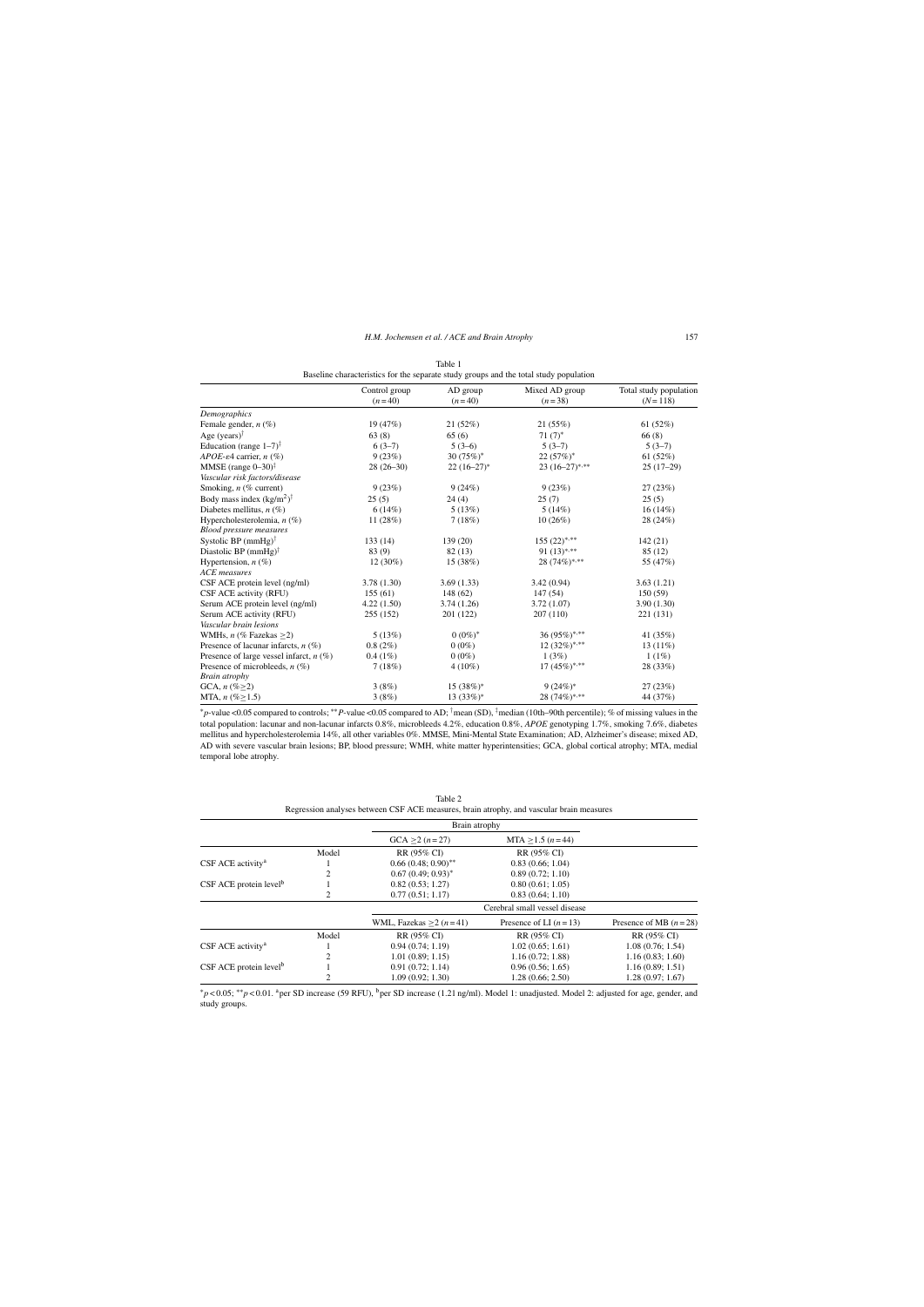similar direction as for CSF ACE activity and GCA (Fig. 1A, B).

#### *ACE measures and cerebral small vessel disease*

In the total population, CSF ACE activity and protein level were not significantly associated with measures of CSVD, although a positive trend could be observed, particularly for higher ACE protein level and the presence of microbleeds; RR (95% CI) was 1.28 (0.97; 1.67) (Table 2, Model 2).

Stratification by hypertension status showed that the relations (RRs (95% CI)) between higher CSF ACE protein level were 1.21 (0.97; 1.51) for WMH and 1.44 (0.96; 2.16) for microbleeds in patients with hypertension (*n* = 55) versus 0.82 (0.51; 1.31) for WMH and 1.02 (0.56; 1.86) for microbleeds in patients without hypertension  $(n=63)$ .



Fig. 1. CSF ACE activity or protein level and brain atrophy. Means (standard error) of CSF ACE activity (A) and CSF ACE protein level (B) across strata of brain atrophy severity. Analyses were adjusted for age and gender. GCA, global cortical atrophy, highest score represent maximal pathology; MTA, medial temporal lobe atrophy, highest score represent maximal pathology. ∗*p* < 0.05.



Fig. 2. CSF ACE activity or protein level and cerebral small vessel disease. Means (standard error) of CSF ACE activity (A) and CSF ACE protein level (B) across strata of WMH severity, presence or absence of lacunar infarcts and microbleeds. Analyses were adjusted for age and gender. WMHs, white matter hyperintensities, highest Fazekas score represent maximal pathology; LI, lacunar infarcts; MB, microbleeds.

When we restricted the analyses to the mixed AD group, the relation (RRs (95% CI)) between CSF ACE protein level and CSVD became 1.13 (0.97; 1.32) for WMH, 1.52 (0.77; 3.00) for lacunar infarcts and 1.26 (0.79; 2.02) for microbleeds (Model 2).

Serum ACE protein level and activity were not related to any of the measures of CSVD (Table 3).

# **DISCUSSION**

In a memory clinic population, higher ACE levels—particularly higher CSF ACE levels—were associated with less global cortical brain atrophy (GCA). These findings were independent of demographics, *APOE* genotype, and cardiovascular risk factors. Thereby, our findings support the amyloid hypothesis, since the amyloid hypothesis suggests higher ACE activity leads to increased  $\overrightarrow{AB}$  degradation, decreased  $\overrightarrow{AB}$  mediated neuronal damage and brain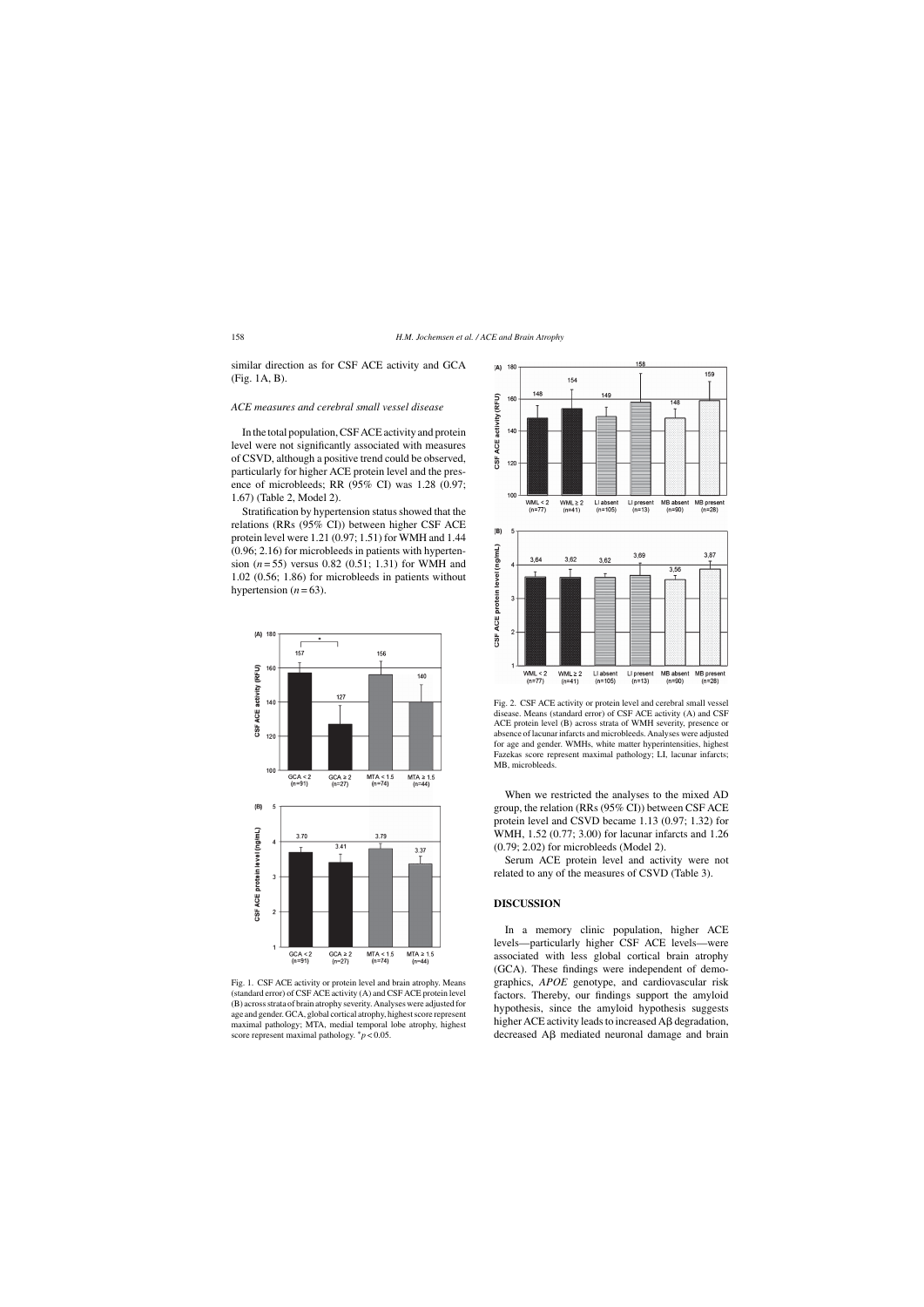|                                      |       | Brain atrophy                 |                  |                  |
|--------------------------------------|-------|-------------------------------|------------------|------------------|
|                                      |       | $GCA (n=27)$                  | MTA $(n=44)$     |                  |
|                                      | Model | RR (95% CI)                   | RR (95% CI)      |                  |
| Serum ACE activity <sup>a</sup>      |       | 0.84(0.58; 1.21)              | 0.82(0.64; 1.04) |                  |
|                                      |       | 0.96(0.67; 1.39)              | 0.96(0.77; 1.21) |                  |
| Serum ACE protein level <sup>b</sup> |       | 0.75(0.53; 1.05)              | 0.84(0.58; 1.21) |                  |
|                                      |       | 0.82(0.59; 1.15)              | 0.85(0.67; 1.06) |                  |
|                                      |       | Cerebral small vessel disease |                  |                  |
|                                      |       | WML $(n=41)$                  | LI $(n=13)$      | $MB (n=28)$      |
|                                      | Model | RR (95% CI)                   | RR (95% CI)      | RR (95% CI)      |
| Serum ACE activity <sup>a</sup>      |       | 0.88(0.69; 1.13)              | 0.76(0.54; 1.27) | 0.96(0.71; 1.30) |
|                                      | 2     | 0.95(0.81; 1.12)              | 0.85(0.50; 1.44) | 1.03(0.77; 1.37) |
| Serum ACE protein level <sup>b</sup> |       | 0.87(0.68; 1.10)              | 0.81(0.49; 1.30) | 1.20(0.89; 1.63) |
|                                      |       | 0.96(0.81; 1.13)              | 0.95(0.54; 1.67) | 1.34(0.97; 1.84) |

Table 3 Regression analyses between serum ACE measures and brain atrophy

<sup>a</sup>per SD increase (131 RFU), <sup>b</sup>per SD increase (1.30 ng/ml). Model 1: unadjusted. Model 2: adjusted for age, gender, and study groups.

atrophy, and *reduced* risk of AD. In addition, our findings were not in support of the vascular hypothesis since only a weak, non-significant relation was found between higher CSF ACE levels and more CSVD.

To our knowledge, we are the first that examined CSF ACE activity and protein levels, which can be seen as direct markers of brain ACE activity, in relation to structural brain markers of AD. These findings are in agreement with our previous findings that higher serum ACE levels were associated with less progression of cortical brain atrophy in a population with manifest arterial disease [11]. Further, one study found that patients with the I/I genotype of the *ACE* gene (associated with lower ACE levels) had an increased risk of hippocampal and amygdalar atrophy [7]. We currently did not show a significant association between higher CSF ACE activity and less MTA, although a trend could be observed. Taken together, the results suggest that higher CSF ACE activity could have a beneficial effect on cortical brain atrophy. It is possible that higher ACE activity, through its degradation of A $\beta$  [22, 23], contributes to lower  $\overrightarrow{AB}$  burden in the brain and consequently reduce the extent of brain atrophy. In line with this, we just published a paper using the same study population which showed that lower CSF ACE protein levels, and to a lesser extent serum ACE protein and CSF ACE activity levels, were associated with lower  $CSF AB$  levels, indicating increased  $AB$  accumulation in the brain. This may indicate that higher ACE levels, through its degradation of  $\mathbf{A}\mathbf{\beta}$ , may contribute to less accumulation of  $\overrightarrow{AB}$  into senile plaques in the brain and subsequently be beneficial for the occurrence of brain atrophy [24]. However, brain atrophy could also be the result of other factors such as metabolic or vascular risk factors, and cerebrovascular pathology [25, 26], although adjustments for factors related to these only slightly attenuated the association.

Inourstudyweonlyfoundaweakandnon-significant association between higher ACE and more CSVD, which was particularly present in those with hypertension. Until now, data on the association between serum ACE and WMH or lacunar infarcts have been inconsistent; studies report either no or a positive relation [11, 27, 28], and no studies have investigated the association of ACE with microbleeds. A possible explanation of the apparent synergistic effect of hypertension and ACE on CVSD could be that a high BP leads to endothelial dysfunction,whichsubsequentlycancauseanupregulation oflocaltissueACE[29].Atthesametime,theenzymatic actions of vascular and tissue ACE, through formation of ANGII, result in further BP-increasing effects which promotes further endothelial dysfunction and atherosclerosis, thereby increasing the risk for microbleeds and WMH [30, 31]. Conversely, we observed that the inverse association between CSF ACE activity and GCA was particularly present in patients without hypertension. A possible explanation could be that in patients with hypertension, ACE levels become lower due to a negative feedback loop of ANGII, suppressing kidney renin release, or that there are some disease-specific modifications of ACE that affect its activity [32]. On the contrary, one could imagine that the RAS is overactivated or altered in hypertension, such that ACE is mostly sensitized to the conversion of ANGI to ANGII, but not degrading  $A\beta$ .

CSF ACE levels were more strongly associated with structural brain measures than serum levels. This indicates that CSF ACE, as might be expected, better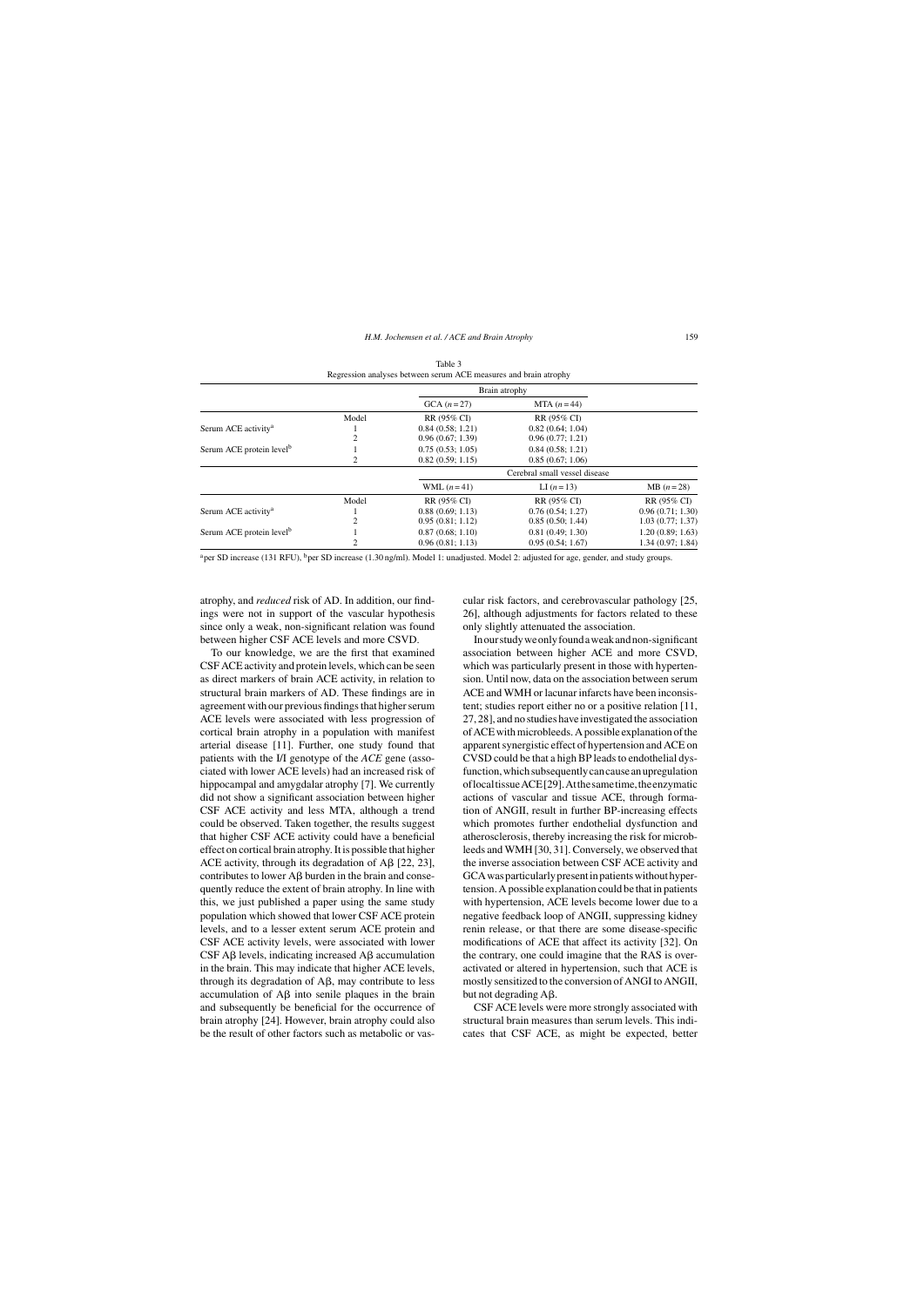reflects the activity of the brain RAS than serum ACE. In our previous papers, we did find associations between serum ACE levels and structural brain measures [11, 12], however the sample size of these studies was larger which enabled us to detect less powerful associations. Also, differences in characteristics between the study populations (patients with manifest arterial disease versus patients in a memory clinic) could in part explain the different results. Further, we found ACE activity in CSF to be more strongly related to GCA than ACE protein levels, whereas ACE protein levels were stronger related to WMH and microbleeds. Although these differences could be due to the small sample size of this study, it could also be hypothesized that protein levels indicate the concentration of ACE in body fluid and that activity levels are arguably more biologically meaningful because they produce ANGII. Thus we predicted that ACE activity would be more indicative and relevant to  $\overrightarrow{AB}$  degradation and brain atrophy, as was indeed found to be the case. It is not yet definite how well CSF ACE levels and activity reflect the biological processes within the brain parenchyma. In this study we found that ACE protein levels in serum and CSF correlated strongly, suggesting the synthesis of the enzyme appears to be well correlated in different physiological compartments. Yet, levels of ACE activity did not correlate within serum and CSF. This suggests that the eventual resultant catalytic activity of the enzyme could be modified by different 'environmental' conditions within these compartments [33]. ACE activity, and its proposed conversion of  $\overline{AB}$ , has been shown previously to be modulated by post-translational modification. In both CSF and serum, there may therefore be differential levels of glycosylation that can explain the lower than expected correlations between serum and CSF ACE activity. Other factors that could have differentially influenced serum and CSF ACE activity are tissue storage characteristics (storage duration, temperature) and Braak stage [13].

Our study has potentially important clinical implications. Our data shows that high ACE may have protective as well as detrimental effects on the brain. Thus, the use of ACE-inhibitors in hypertensive patients at risk for AD could have both favorable and unfavorable effects. ACE-inhibitors would lower ACE activity, in turn leading to less ANGII effects, thereby preventing vascular brain lesions [8]. Yet conversely, taking ACE-inhibitors, particularly those that can cross the blood-brain barrier, might also compromise  $\overrightarrow{AB}$ degradation, increase brain atrophy, and ultimately contribute to higher AD risk or rates of mortality [30, 34]. Therefore, angiotensin-receptor blockers, which solely target ANGII effects while not interfering directly with ACE, could provide an immediate and readily available potential alternative anti-hypertensive therapy for patients at risk for AD [30, 35, 36].

Strengths of the study include the use of direct measures of ACE, such as CSF ACE protein and activity level, which may be more biologically meaningful than extrapolating from measures of *ACE* genotypes [37]. Other strengths include the inclusion of carefully characterized patients with paired CSF and serum. Further, one might argue we used crude MRI measures as outcome variables. However, the rating scales of brain atrophy and WMH were assessed in a standardized way and are clinically relevant.

One of the main limitations of our study is the relatively small sample. This limited the power to observe significant associations, especially for vascular brain lesions, as these were only present in a subset of the population. Yet some trends could be observed making replication in a larger study sample of potential importance. A second limitation is the use of different MRI scanners and scan protocols, which might have influenced the precision of the data; however, since we used robust rating scales by experienced raters we do not think this has any significant confounding influence on our results. Further, this increases the generalizability of the results. Third, we did not have information on the distinction between periventricular white matter lesions and deep white matter lesions. However, it is increasingly recognized that there seems to be a continuum between deep and periventricular WMH, and it is very difficult to make a valid distinction. Further, most associations are validly captured using a generic scale such as the Fazekas rating scale used in our study [38]. Fourth, we did not have information on CSF or serum angiotensin II levels, which is the pharmacologically active component of the RAS, and therefore of potential interest in the relation to brain atrophy and CSVD. Future research should focus on this relation. Fifth, we excluded all patients using antihypertensive drugs, to avoid the influence of those on ACE levels. Therefore, the study population is not generalizable to the general population. Finally, the cross-sectional design limits conclusions regarding direction of causality.

In conclusion, in a memory clinic cohort, higher CSF ACE activity was associated with less brain atrophy. Since ACE-inhibitors might lower ACE levels, this could suggest that angiotensin-receptor blockers, and not ACE-inhibitors, are preferred as antihypertensive treatment in patients at risk for AD.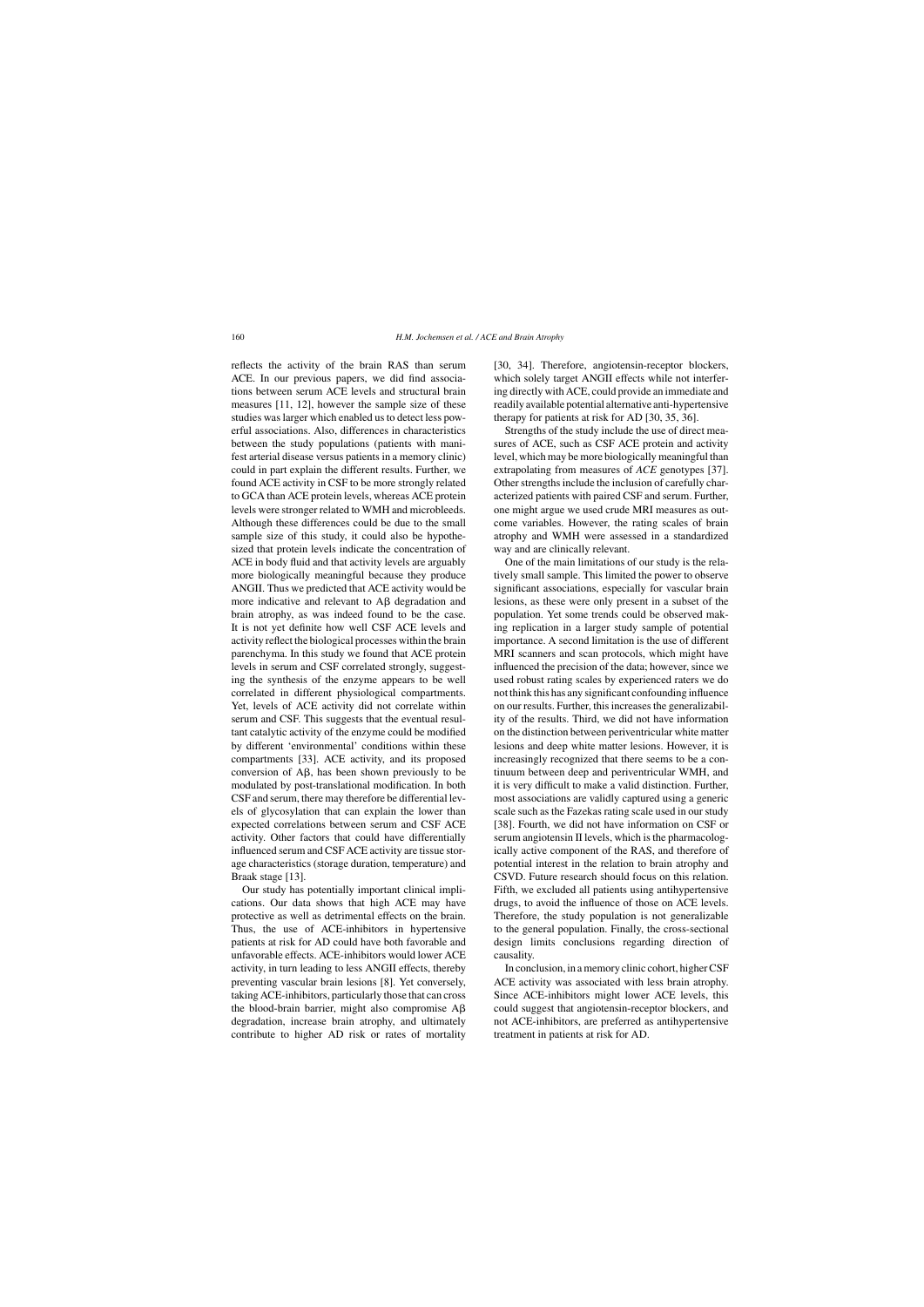## **ACKNOWLEDGMENTS**

We would like to acknowledge Dr. James S. Miners (Dementia Research Group, University of Bristol) for his assistance with the development of the CSF and serum ACE assays. Research of the VUmc Alzheimer center is part of the neurodegeneration research program of the Neuroscience Campus Amsterdam. The VUmc Alzheimer center is supported by Alzheimer Nederland and Stichting VUmc fonds. The clinical database structure was developed with funding from Stichting Dioraphte. This study was supported by the 'Internationale Stichting Alzheimer Onderzoek' (ISAO: project No. 09502) and 'Alzheimer Nederland' (WE.15-2011-02). The funding sources had no involvement in the writing of this article or in the decision to submit it for publication. Dr. Kehoe has undertaken some Advisory work for Novartis which was paid to the University of Bristol.

Authors' disclosures available online (http://www.jalz.com/disclosures/view.php?id=2499).

## **SUPPLEMENTARY MATERIAL**

The supplementary material is available in the electronic version of this article: [http://dx.doi.org/10.3233/](http://dx.doi.org/10.3233/JAD-131496) [JAD-131496.](http://dx.doi.org/10.3233/JAD-131496)

#### **REFERENCES**

- [1] Power MC, Weuve J, Gagne JJ, McQueen MB, Viswanathan A, Blacker D (2011) The association between blood pressure and incident Alzheimer disease: A systematic review and meta-analysis. *Epidemiology* **22**, 646-659.
- [2] Lavoie JL, Sigmund CD (2003) Minireview: Overview of the renin-angiotensin system–an endocrine and paracrine system. *Endocrinology* **144**, 2179-2183.
- [3] Kehoe PG, Passmore PA (2012) The renin-angiotensin system and antihypertensive drugs in Alzheimer's disease: Current standing of the angiotensin hypothesis? *J Alzheimers Dis* **30**, S251-S268.
- [4] Kehoe PG, Russ C, McIlory S, Williams H, Holmans P, Holmes C, Liolitsa D, Vahidassr D, Powell J, McGleenon B, Liddell M, Plomin R, Dynan K, Williams N, Neal J, Cairns NJ, Wilcock G, Passmore P, Lovestone S, Williams J, Owen MJ (1999) Variation in DCP1, encoding ACE, is associated with susceptibility to Alzheimer disease.*Nat Genet* **21**, 71-72.
- [5] Kehoe PG, Katzov H, Feuk L, Bennet AM, Johansson B, Wiman B, de Faire U, Cairns NJ, Wilcock GK, Brookes AJ, Blennow K, Prince JA (2003) Haplotypes extending across ACE are associated with Alzheimer's disease. *Hum Mol Genet* **12**, 859-867.
- [6] Lehmann DJ, Cortina-Borja M, Warden DR, Smith AD, Sleegers K, Prince JA, van Duijn CM, Kehoe PG (2005) Large meta-analysis establishes the ACE insertion-deletion polymorphism as a marker of Alzheimer's disease.*Am J Epidemiol* **162**, 305-317.
- [7] Sleegers K, den Heijer T, van Dijk EJ, Hofman A, Bertoli-Avella AM, Koudstaal PJ, Breteler MM, van Duijn CM (2005) ACE gene is associated with Alzheimer's disease and atrophy of hippocampus and amygdala. *Neurobiol Aging* **26**, 1153- 1159.
- [8] Dufouil C, Chalmers J, Coskun O, Besancon V, Bousser MG, Guillon P, MacMahon S, Mazoyer B, Neal B, Woodward M, Tzourio-Mazoyer N, Tzourio C, PROGRESS, Substudy MRI, Investigators (2005) Effects of blood pressure lowering on cerebral white matter hyperintensities in patients with stroke: The PROGRESS (Perindopril Protection Against Recurrent Stroke Study) Magnetic Resonance Imaging Substudy. *Circulation* **112**, 1644-1650.
- [9] Ohrui T, Tomita N, Sato-Nakagawa T, Matsui T, Maruyama M, Niwa K, Arai H, Sasaki H (2004) Effects of brainpenetrating ACE inhibitors on Alzheimer disease progression. *Neurology* **63**, 1324-1325.
- [10] Peters R, Beckett N, Forette F, Tuomilehto J, Clarke R, Ritchie C, Waldman A, Walton I, Poulter R, Ma S, Comsa M, Burch L, Fletcher A, Bulpitt C, HYVET, investigators (2008) Incident dementia and blood pressure lowering in the Hypertension in the Very Elderly Trial cognitive function assessment (HYVET-COG): A double-blind, placebo controlled trial. *Lancet Neurol* **7**, 683-689.
- [\[11\] Jochemsen HM, Geerlings MI,](http://www.j-alz.com/disclosures/view.php?id=2499) Grool AM, Vincken KL, Mali WP, van der Graaf Y, Muller M (2012) Angiotensinconverting enzyme and progression of white matter lesions and brain atrophy. The SMART-MR study. *J Alzheimers Dis* **29**, 39-49.
- [12] Jochemsen HM, Geerlings MI, Visseren FL, Algra A, van der Graaf Y, Muller M (2012) Serum angiotensin-converting enzyme and recurrent vascular events. The SMART-MR study. *Atherosclerosis* **224**, 486-491.
- [13] Miners S, Ashby E, Baig S, Harrison R, Tayler H, Speedy E, Prince JA, Love S, Kehoe PG (2009) Angiotensin-converting enzyme levels and activity in Alzheimer's disease: Differences in brain and CSF ACE and association with ACE1 genotypes. *Am J Transl Res* **1**, 163-177.
- [14] McKhann G, Drachman D, Folstein M, Katzman R, Price D, Stadlan EM (1984) Clinical diagnosis of Alzheimer's disease: Report of the NINCDS-ADRDA Work Group under the auspices of Department of Health and Human Services Task Force on Alzheimer's Disease. *Neurology* **34**, 939-944.
- [15] Miners JS, Ashby E, Van Helmond Z, Chalmers KA, Palmer LE, Love S, Kehoe PG (2008) Angiotensin-converting enzyme (ACE) levels and activity in Alzheimer's disease, and relationship of perivascular ACE-1 to cerebral amyloid angiopathy. *Neuropathol Appl Neurobiol* **34**, 181-193.
- [16] Wattjes MP, Henneman WJ, van der Flier WM, de Vries O, Träber F, Geurts JJ, Scheltens P, Vrenken H, Barkhof F (2009) Diagnostic imaging of patients in a memory clinic: Comparison of MR imaging and 64-detector row CT. *Radiology* **253**, 174-183.
- [17] Scheltens P, Launer LJ, Barkhof F, Weinstein HC, van Gool WA (1995) Visual assessment of medial temporal lobe atrophy on magnetic resonance imaging: Interobserver reliability. *J Neurol* **242**, 557-560.
- [18] Pasquier F, Leys D, Weerts JG, Mounier-Vehier F, Barkhof F, Scheltens P (1996) Inter- and intraobserver reproducibility of cerebral atrophy assessment on MRI scans with hemispheric infarcts. *Eur Neurol* **36**, 268-272.
- [19] Fazekas F, Chawluk JB, Alavi A, Hurtig HI, Zimmerman RA (1987) MR signal abnormalities at 1.5 T in Alzheimer's dementia and normal aging. *AJR Am J Roentgenol* **149**, 351- 356.